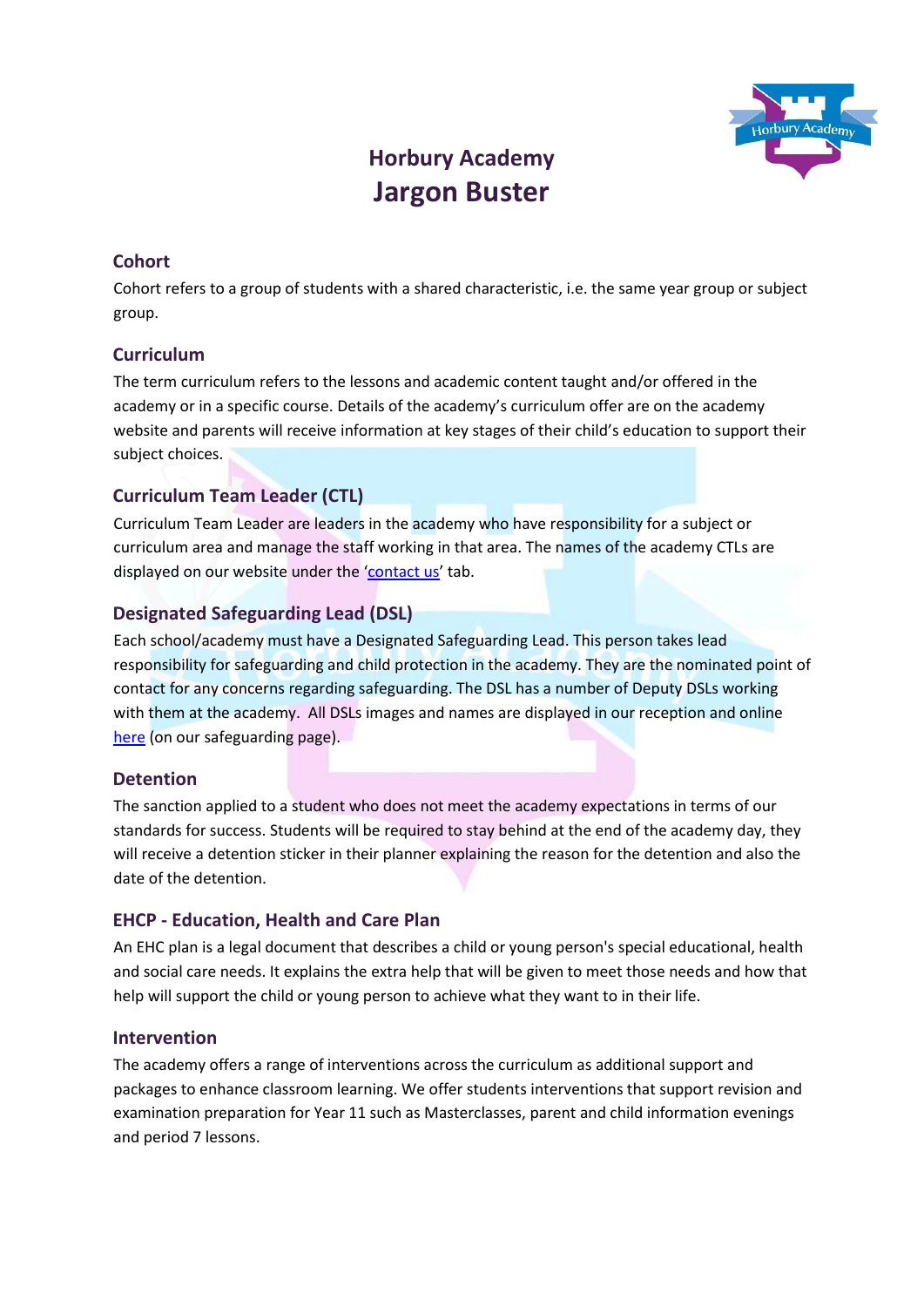# **Isolation**

Isolation is a separate classroom space at the academy in which students will be placed following repeated instances of poor behaviour or one off incidences of poor behaviour that warrant an exclusion from their usual timetable. Students will be required to sit in silence and catch up on classwork or specific work as a result of their behaviour. Students may be in Isolation for part or full days.

# **Key Stage 3 (KS3)**

A Key Stage is the legal term for a group of school years studying at a particular stage in their education. At Horbury Academy Years 7 and 8 are our Key Stage 3 cohort.

## **Key Stage 4 (KS4)**

At Horbury Academy Years 9, 10 and 11 are our Key Stage 4 cohort – these students will be studying towards their GCSEs and /or BTEC qualifications.

## **Pastoral Year Leader**

The Pastoral Year Leader is a non-teaching member of staff who takes lead responsibility for a designated year group. The Pastoral Year Leader will have a focus on attainment and progress as well as supporting positive behaviours.

#### **PPE**

This stands for Pre Public Exam. This as a trial/mock exam that students take in preparation for their main GCSE exams.

#### **Pupil Premium**

Pupil Premium is a Government initiative designed to target resources for those students considered to be from a disadvantaged background. Pupil Premium money is provided to schools and academies for pupils aged 11 – 16 who fall into one or more of the categories listed below:

- Pupils who have been entitled to Free School Meals (FSM) at any point over the past 6 years (Ever 6 FSM)
- Children who have been looked after continuously for at least 6 months (CLA).
- Children who have been looked after for 1 day or more; have been adopted from care or have left care under a special guardianship order, a residence order or a child arrangement order.
- Pupils who have a parent in the armed services or have had a parent/s in the armed services for the last four years. (Ever 4 Service Child)

The Government provides £935 per child and this money is to be used in narrowing the gap between the progress of pupils who are "socially disadvantaged". Neither the government nor any government agencies have dictated how the Pupil Premium money should be spent, but what is clear is that the money should be used to promote strategies, which narrow the attainment and progress gaps between those pupils in receipt of the pupil premium fund and those who are not.